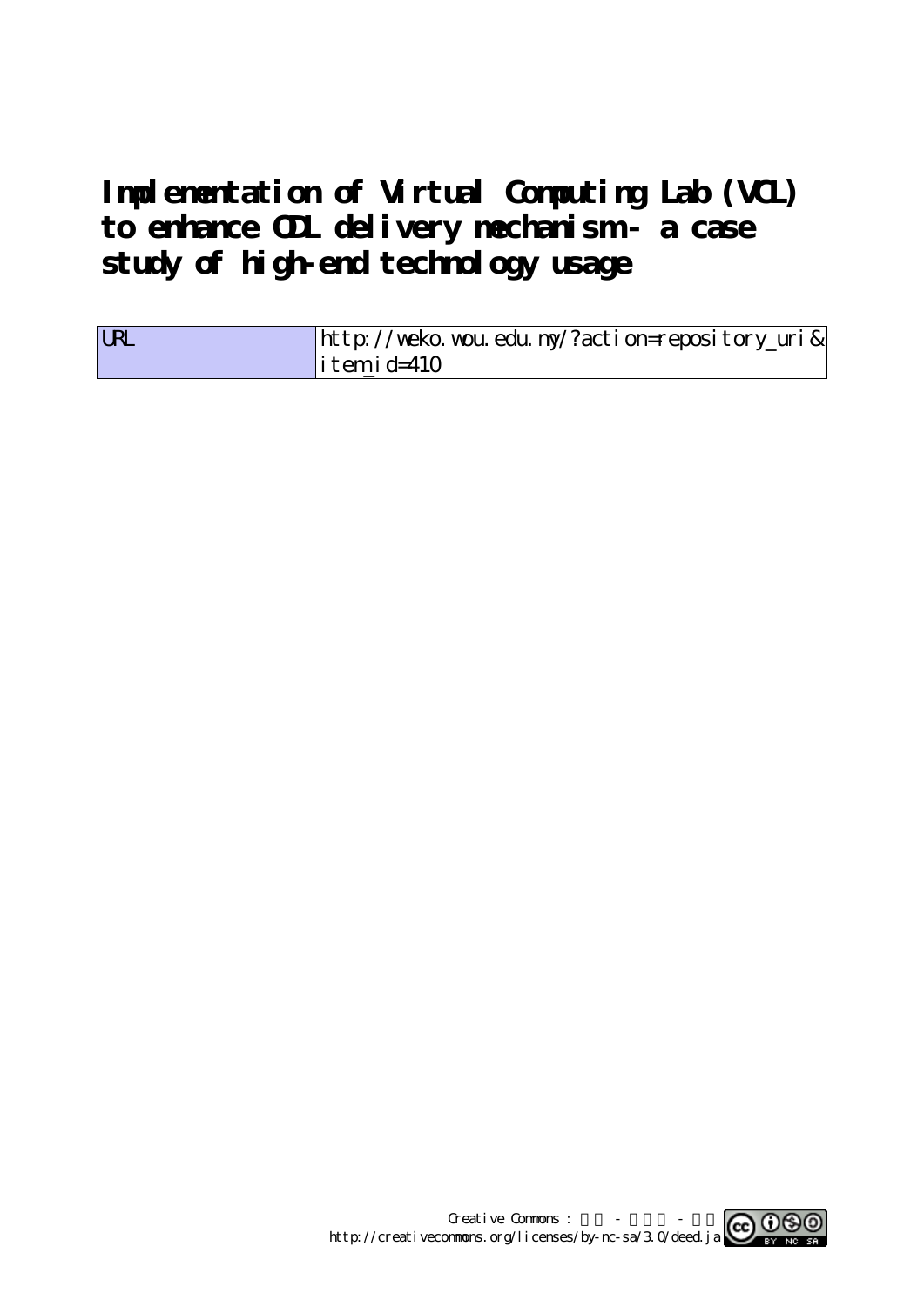

## **Implementation of Virtual Computing Lab (VCL) to Enhance ODL Delivery Mechanism - A Case Study of High-end Technology Usage**

**SN Chandara, Jothi Neesha, Teh Eng Siew and Lee CheeLing School of Science & Technology Wawasan Open University 54, Jalan Sultan Ahmad Shah, 10050 Penang, Malaysia. cnatarajan@wou.edu.my, ph: +6042180477**

Accepted subtheme: Technology enhanced teaching and learning

*Abstract*

*Massive technology advancement sweeps across the globe, opening up opportunity to extend various utilities and services to the students and educator in the glimpse of a moment in education field. Open distance learning (ODL) would not be the same anymore with the use of these technologies in its perception. Virtualization of computer resources is the key areas of technology that contribute tremendously in providing enhanced ODL education.*

*As a result, it provides us the opportunities to improve and enhance the quality of delivery mechanism. The delivery mechanism of an open distance learning (ODL) transformed with the use of these technologies. The cloud computing is offering a niche in utilization of high-end technology in ODL and thus enable new ways in providing the needed services to the stake holders. These paradigm shifts provide a platform to improve education quality and enhance resource sharing of educational materials among the education institutions. In providing information technology (IT) resources in ODL environment using a cloud computing model, we can derive two-fold benefits. Firstly, with the usage of internet we would able to connect the students and the educators to latest software utilities, hardware resources, educational materials and services supported by advanced IT experts. Secondly, it support the green technology concepts that drastically shrinks the costs of IT resource management perspective which are the power, infrastructure, cooling and expert personals. At the same time it also gave the gaining edge on the IT resource sharing of software licenses, server utilization and hardware requirement.*

*In our report here, we are proposing a workable model of IT resources sharing using the cloud computing technology in ODL environment. Our work is based on a case-study of the successful implementation of cloud computing resources sharing known as Virtual Computing Lab (VCL) at North Carolina State University. We analyze overall implementation strategy, system design, IT resource usage record and user acceptance to support our proposal. A similar prototype was assembled locally and now in the deployment stage with limited access right is available at Universiti Malaya.*

*Finally, we are reporting the implementation of a VCL prototype at Wawasan Open University (WOU) in providing the advanced IT resource support for the School of Science and Technology (SST) using the cloud computing technology. In conclusion, we would highlight the capacity of*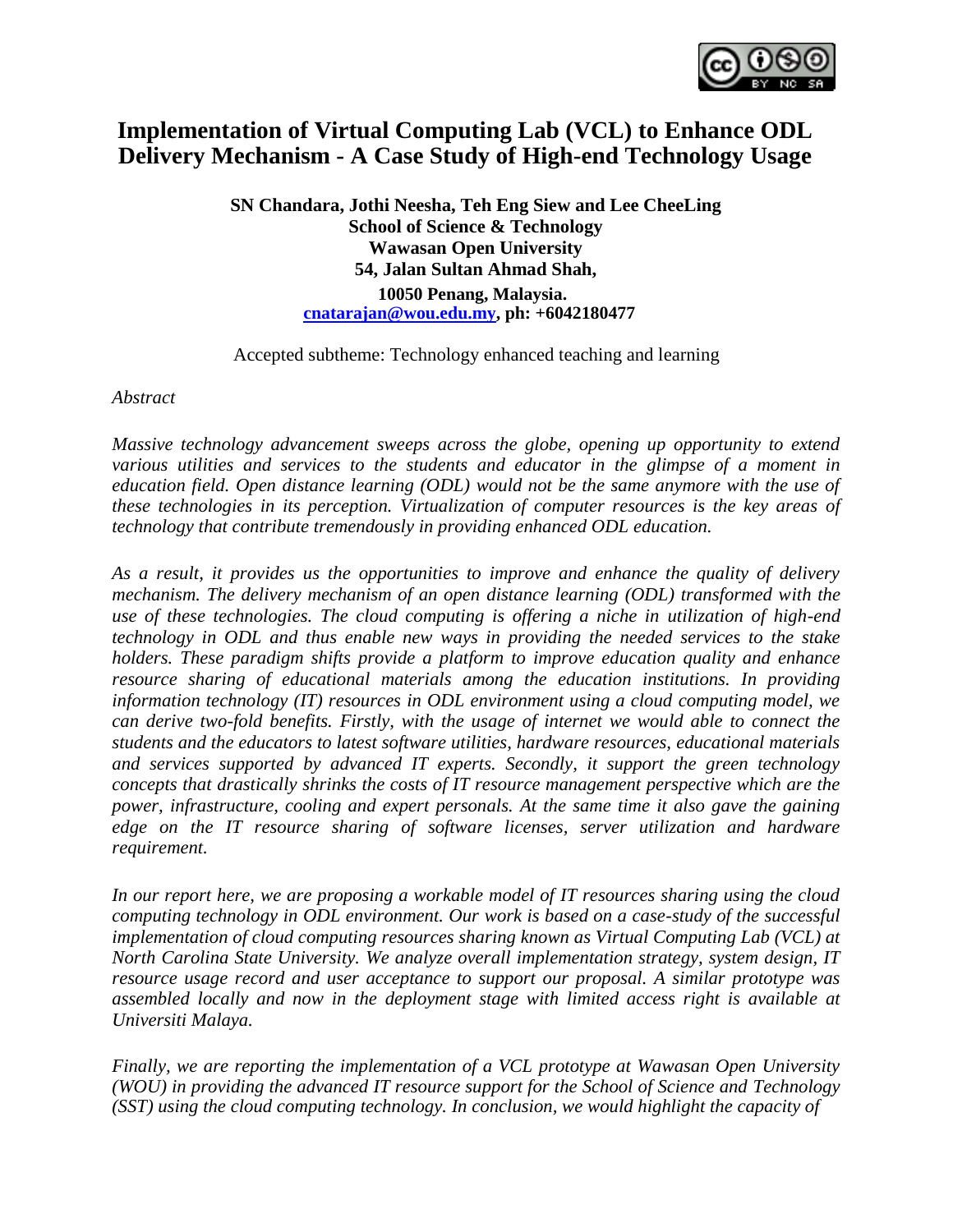*the VCL that can be harvested to enhance ODL delivery mechanism and the benefits for the individual participating institution.*

#### **Introduction**

Technology advancement plays a very important role in all areas of human life of this information technology (IT) era, generally with the computing progress made for last several decades. On top of that, specific IT technology progress in the last few years on the cloud computing (Armbrust et al., 2009) and virtualization (Vouk, 2008; Perez-Conde & Diaz-Villanueva, 2010) had caught most people's attention irrespective of their professionally or personally concern.

Educationist had made tremendous effort to incorporate these technological progresses to the classroom environments to enhance deliverance and performance improvements. Technology influences the education process that ranges from the needs, interest, proclivities, current knowledge and learning style of learners up to the roles, responsibilities, support provided, interactions and information/resource sharing on the part of the educators themselves. Education paradigm shift would play a vital role to transform the way these technologies used to improve the performance and enhance delivery quality between the learner and educators (Tam, 2000; Maxwell, 1995). Traditional face-to-face and distance learning mode of education deliverance had made tremendous contributions to the advancement of knowledge in all fields. The incorporation of the IT in the education field opens up a new perspective and widens the horizon to provide higher quality of education beyond the geographically limitation. Open distance learning (ODL) had evolved tremendously with these technological advancements that enable us to extend the access of various utilities and services for educational usage instantaneously (Brusilovsky & Peylo, 2003).

Computing advancement provided various changes in the deliverance mode with new models of e-learning style, web-based education, computer-supported collaborative learning, and computernetworked communication learning that have many insights for improvements (Jones & Isroff, 2005; Brusilovsky, 1999; Anderson & Garrison, 1998). These paradigm shifts provide a platform to improve education quality and enhance IT resource sharing and educational materials between the education institutions. Simultaneously it also gave the advantage boundary on sharing IT resources whereas providing state-of-art facilities for the ODL community would be impossible or can be very costly. Through the revolutionary Internet technology paradigm shift, we can afford to distribute most advanced software and hardware resources/platform, educational material and IT based services the ODL community in any part of the globe even when there are lacks of advanced IT expertise (Rindos et al., 2010)

The frequently used virtualization techniques provide the abstraction on the availability of computing resources and computational capacity to support our proposal above. The cloud computing paved the needed infrastructure and platform to realize this virtualization. Resources abstractions have been very critical in securing performance improvement and higher acceptance by the end users in cloud computing (Armbrust et al., 2009). Various resources have been made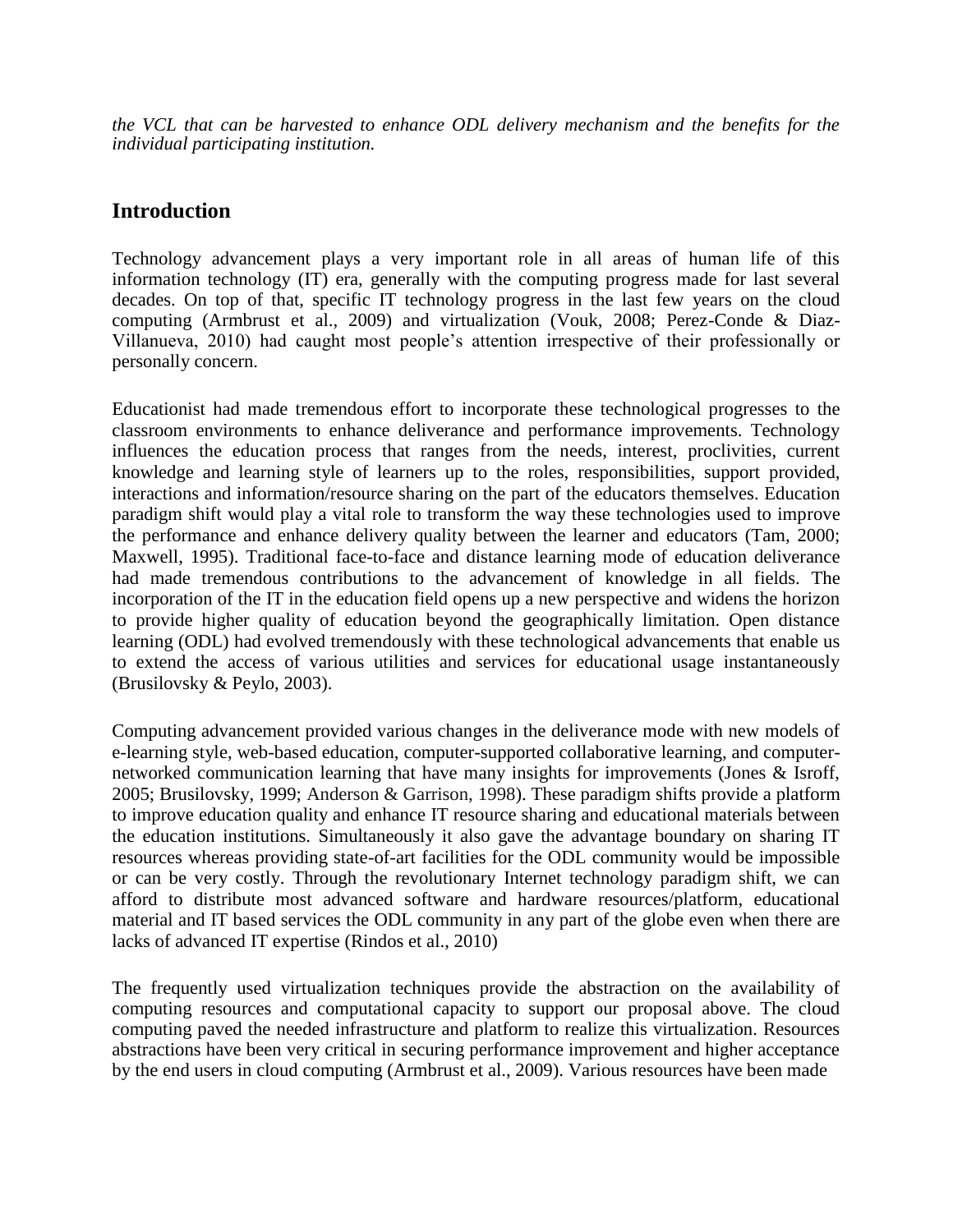available to enhance cloud computing and relevant technology utilization to highest order with the support of virtualization.

The combination of this virtualization and the internet based application deployment model given birth to the Virtual Computing Lab (VCL) conception. In this notion, we would emulate the virtual machine sharing for a wider section of the community with web-based access privileges. This VCL perception using cloud computing was first conceived at North Carolina State University (NCSU) with a collaboration proposal with IBM Virtual Computing Initiative in 2002 (Moothoor & Bhatt, 2010). The conceptualization of VCL was expanded. There are case studies to verify the benefits derived using this innovative approach which are made available and presented later. Moothoor and Bhatt (2010) had simplified the architectural layers of the VCL cloud services, incorporating infrastructure, platform, software, application and cloud itself as shown in Figure 1.



Figure 1: VCL Cloud Services Recommendation.

### **Background**

The cloud computing technology was penetrating into various organizations to eliminate the higher costs of IT accessibility through maximizing machine utilization; reduce system administration and infrastructure costs. Adopting a similar approach to enhance education community's capability in providing quality services and up-to-date technology utilities to all grades of learners using these new technologies was the goal of NCSU initiative.

This proposal was launched in 2004 to address the need of NC State students for information technology (IT) access that were deprived of their supercomputing center, which was designated to support its Higher Performance Computing (HPC) research community (Moothoor & Bhatt, 2010). The initial VCL deployment was targeting the NC state K-12 students' IT needs of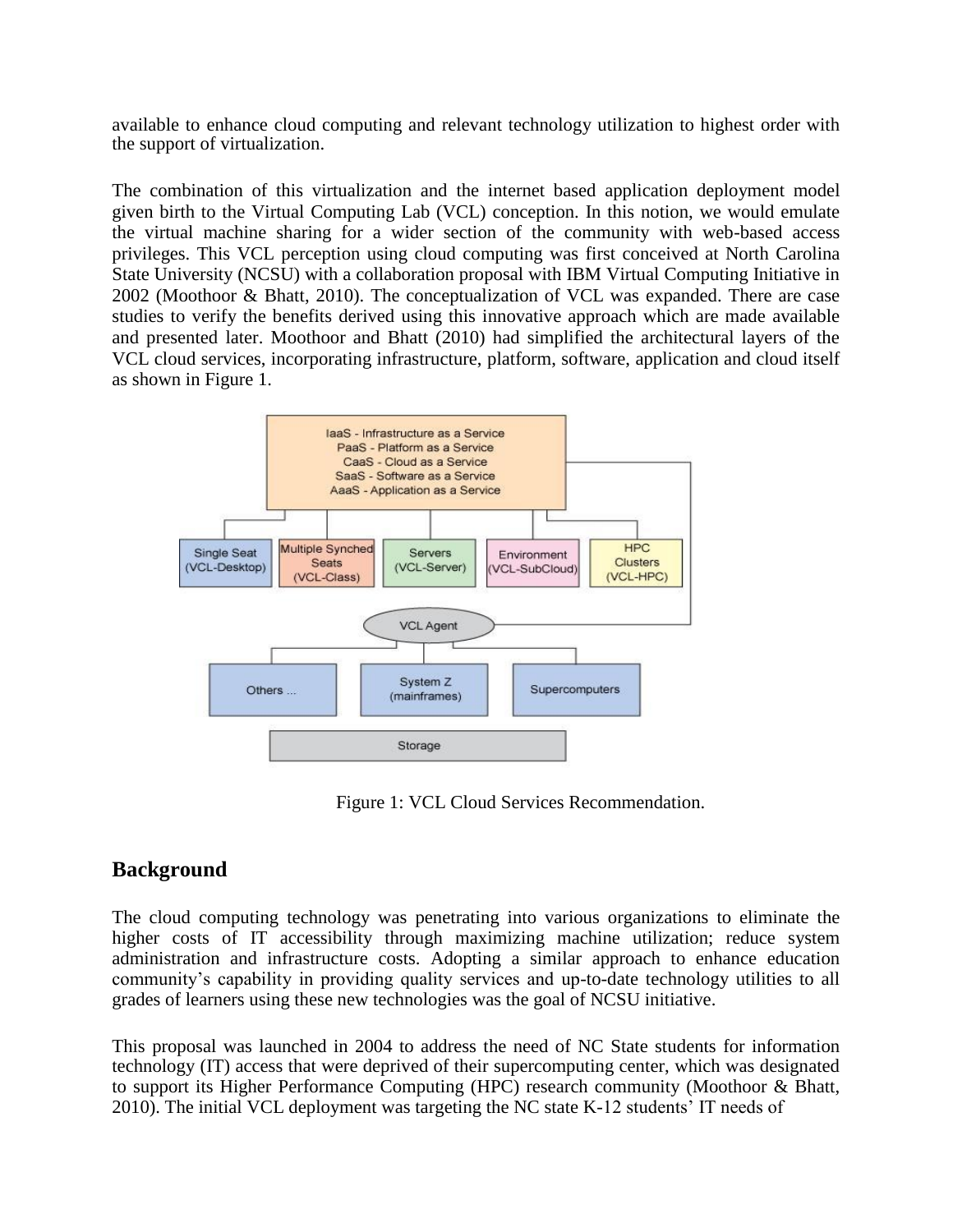individual general classroom lab and other education services (Schaffer et al., 2009). The NC VCL cloud with general purpose server pools provided 24x7 typical desktop or application environments. With about 30,000 students' population of NC State during regular semester,

VCL supported 500 simultaneous general-purpose users on daily basis for in classroom use, homework and class projects (Rindos et al., 2010).

The VCL provided flexibilities with different schools' requirements of usage size and patterns. The VCL allowed the professor or authorized students to create and store their own special purpose images. Different levels of user support are easily made available using VCL. The K-12 and K-20 students can be provisioned to use the VCL based on their needs. At the same time, a HPC researcher also can request for a cluster of machines to support his computational intensive works.

An incremental process was used to introduce and enable various departments or campuses to accept this VCL concept services. By 2009, the VCL was supporting up to 250,000 students with 2,000 actual physical servers which are able to host 4-5 thousands of virtual servers and over 800 software images simultaneously. This is done gradually with the support of policies in put forward by the NC State Office of IT (OIT). Later the VCL was introduced to other universities within University of North Carolina (UNC) system and schools in the NC Community College. In 2009 alone, the VCL delivered 220,000 user sessions for NC State students and faculty.

The NC VCL deployment model was based on the private clouds model in order to encourage the sharing of the resources among the stake holders. Here in the VCL cloud implementation, NCSU demonstrated their ability to combine their respective facilities to create a single private cloud which in turn can be dedicated to single group or groups of users based on their demand and requirements. All these resources are made available for free the stake players. This encourages more institutions to participate in the initiative.

This VCL-based model was proven workable with the annual total cost of ownership (TCO) was reduced 50 percent. This was possible with bulk discount of large-scale software license purchases made for state wide usage rather than by individual institutions or schools. A more detailed description and analysis of the evidence of cost effectiveness with cloud computing implementation based upon the NC State VCL model was presented in Dreher, Vouk, Sills and Averitt (2010).

With the success of this pilot VCL-based education cloud, others follow suit; California, Virginia, Georgia, Tennessee, Columbia and other states, as well as the Historically Black Colleges and Universities (HBCU) community with its own Cloud initiative. Further on, VCLbased education cloud was expanded to Europe, the Middle East, India, China and Japan, with Alberta and Ontario Canada joining the bandwagon (Rindos, Dimitrios, Doria & Moranta, 2010).

The VCL-based education cloud implementation can benefit various quarters; students, faculty and IT administration as a show in Table 1. One significant benefit using this approach is the access option from anywhere and anytime is very applicable to the ODL delivery mechanism mode.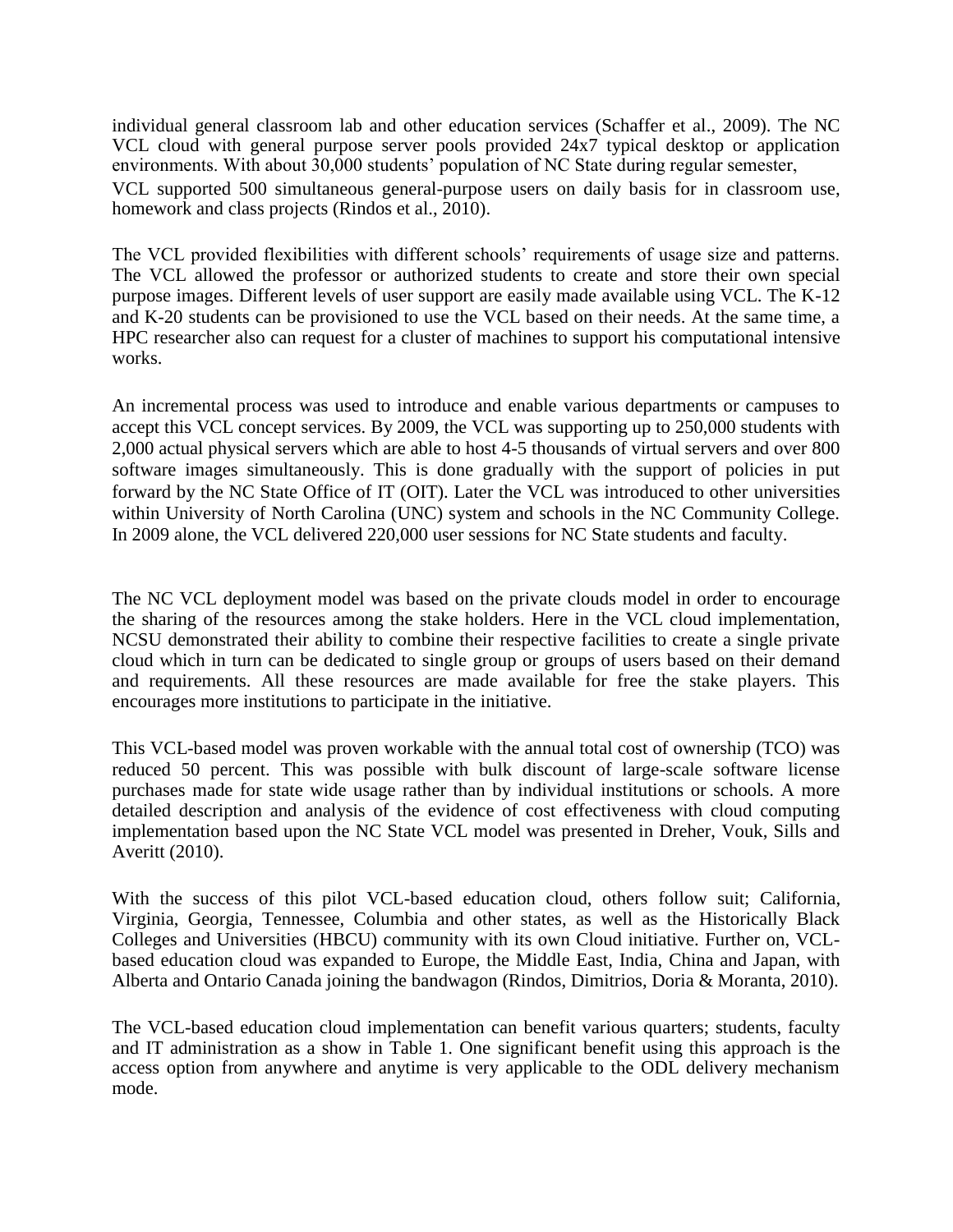| <b>Beneficiaries</b> | <b>Benefits</b>                                                                                                                                                                                                                                                                                                                                                                                                                                                                                   |
|----------------------|---------------------------------------------------------------------------------------------------------------------------------------------------------------------------------------------------------------------------------------------------------------------------------------------------------------------------------------------------------------------------------------------------------------------------------------------------------------------------------------------------|
| <b>Students</b>      | • Raises computing resource accessibility, even in underserved districts<br>• Increases availability and integrity of data, applications and research<br>materials<br>• Adds mobility<br>• Reduces client application and system resource footprint<br>• Amplifies application and computing performance<br>• Improves server and data storage capacity<br>· Offers convenient web access to the VCL                                                                                              |
| Faculty              | • Grants accessibility to virtual machines<br>• Schedules delivery of assignment instructions, study materials,<br>syllabi or software<br>• Enables faculty to create custom images for specific course,<br>independent of (and not conflicting with) other faculty course images<br>• Unites departments and campuses to eliminate information silos to<br>deliver comprehensive educations                                                                                                      |
| Administration       | • Standardizes applications and processes<br>• Provisions software, resources and management of data<br>• Lightens the burden of software version control<br>• Reduces total cost of ownership by nearly 50-90 percent<br>• Lowers the need for in-house IT staff<br>• Cuts resource management costs including power and cooling<br>• Raises server utilization and software licenses, reducing purchasing<br>requirements<br>• Brings greater virtualization<br>• Optimizes resource allocation |

Table 1: Benefits of VCL for Multi-beneficiary

A similar undertaking of VCL deployment for the undergraduate students was taken at University Malaya in year 2010. A comprehensive presentation on this project was presented at National Advanced Cloud Computing Workshop in April 2011 with demonstration of the prototype system usage and description of the overall benefits.

Our main objective in this endeavor is to eliminate the dependency of WOU to physically limited lab facilities at its Regional Offices (ROs) to support their students' IT requirements. WOU ODL students' requests for IT resources, application software and operating systems (OS) vary from semester to semester based on the courses offered and number of students at different ROs. It is quite a tedious and time consuming task for the IT personnel to administrate these entire requests as there are lacks of experts at the ROs. This compromise the smoothness and efficiency of the facilities made available for certain courses on time. Besides that all the lab facilities are limited physically on the number of PCs available for all the needed applications, especially different types of OS. Also the constraint of time when these resources can be accessed freely which is of course very much limited with the location of these resources and

WOU's students' accessibility. A value added feature that WOU could offer their students are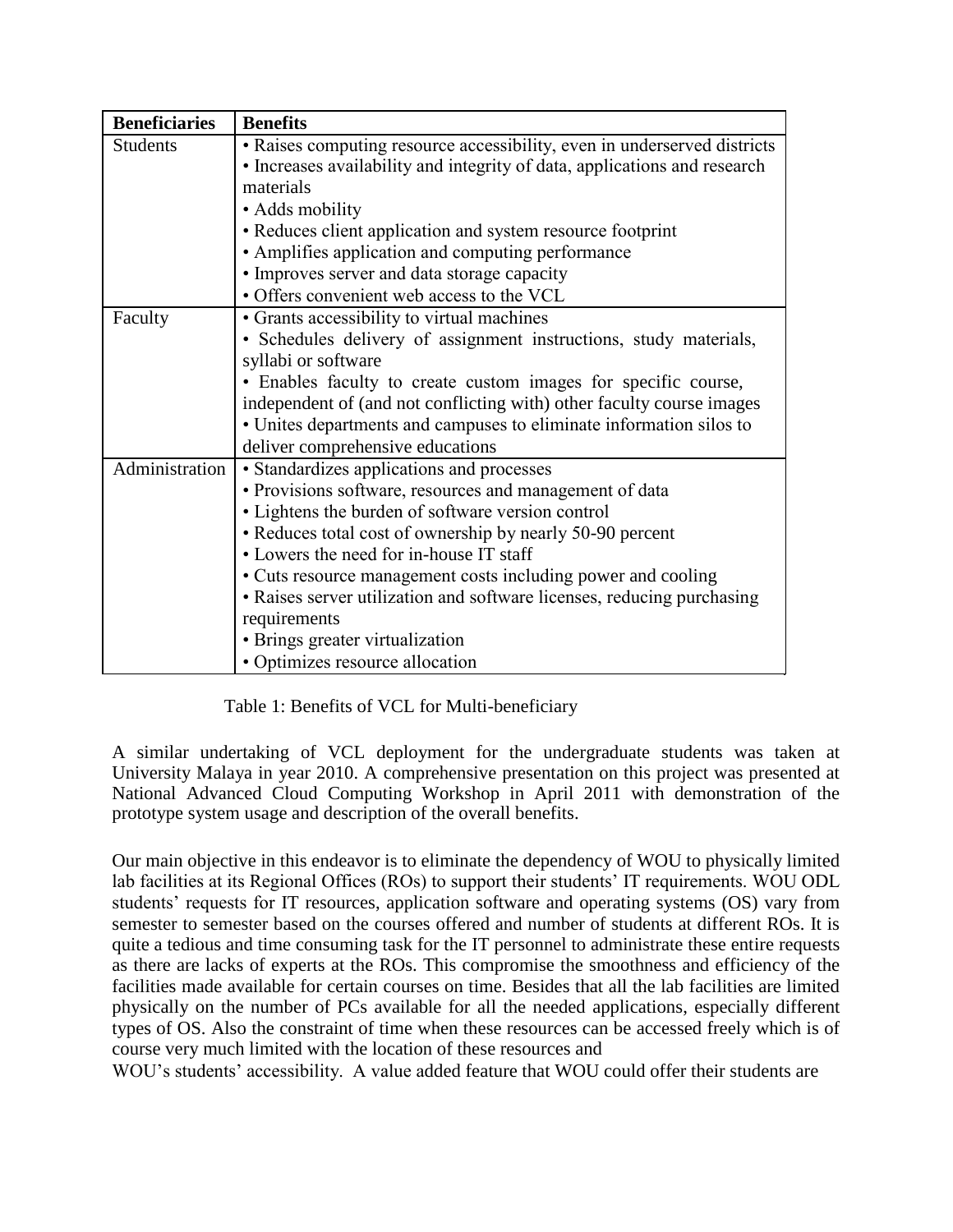the availability of these IT resources from anywhere at anytime which is not possible with present arrangement at the ROs.

With the implementation of VCL at WOU, we would like to provide each of our students with their own set of virtual machines that they can access from anywhere at anytime using their own portable devices, such as laptop, PDA, iPad and Smartphone.

#### **Implementation of VCL**

The conceptualization and implementation of NC VCL is the fundamental model used in the VCL implementation at WOU to support our ODL community. The main components of the VCL are the Management Node, VCL demon service, Database Server and Web Server.

- 1. The Management node is the IBM-VMware Administration Engine where our IBM x3650 blade server sits and the virtual machine (VM) provisioning is done with VMware ESXi, VMware ESX Standard server, VMware free server.
- 2. The VCL demon service is the life line that provides the actual provisioning and deployment that coordinate communication between management node, web and database servers for the VM to be loaded until deployed at VCL web portal.
- 3. The open source MySQL database server store data like host parameter, management node information, schedule, images parameter and etc.
- 4. The Apache web server is the core of the VCL that govern all the resources and used to make request and manage the images and the users using the web portal interface.



Figure 2: WOU VCL Architecture Framework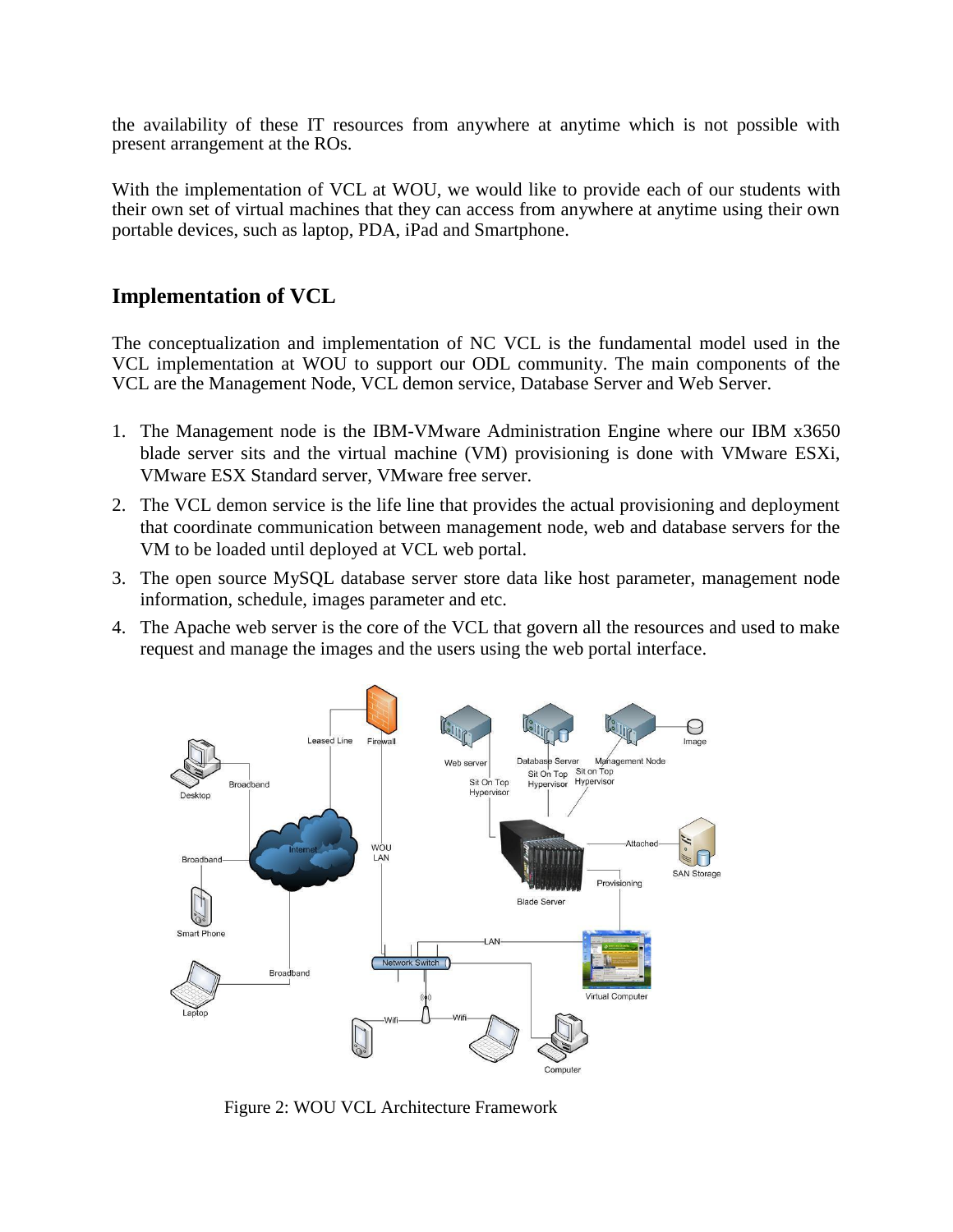The general framework of the architecture of WOU VCL is shown in the Figure 2, consists of all the components needed for the implementation to from the VCL. We implemented VCL using the WOU virtual private network (VPN) which grants the user access right from the combination of Microsoft AD and Novell GroupWise ED authentication protocol.

The process of accessing and utilizing the VCL is been described as follows and shown in the User Flow Chart, Figure 3. We provided step by step procedures that the users have to accomplish to make a reservation and access the VM via WOU VPN to VCL server resources.

- a. From the web application based in the Apache web server, a user has to login into WOU VPN to be granted the access and authentication (Figure 4).
- b. The system get authentication from WOU Novell GroupWise ED. The LDAP servers authenticate the user and allow the user to access into WOU virtual private network.
- c. Once authenticated, the user have all the rights to make a reservation at their convince time at the VCL web portal site (Figure 5).
- d. The Management Node verifies whether the requested time slot and the resources are available before the reservation can be confirmed.
- e. Once the reservation is confirmed, the user will receive the notification of username and password to access into VM desktop remotely. Figure 6 shows sample Fedora 9 provision activation.
- f. When the user uses an allocated slot, the system will check whether the time allocation is completed or not. Once it reaches the timeout, the system will prompt to remind the user to save everything.
- g. The session would be closed and the resources used will be released for the next user to use them.
- h. When completed the session ends.

# User Flow Chart Star



Figure 3: VCL user access process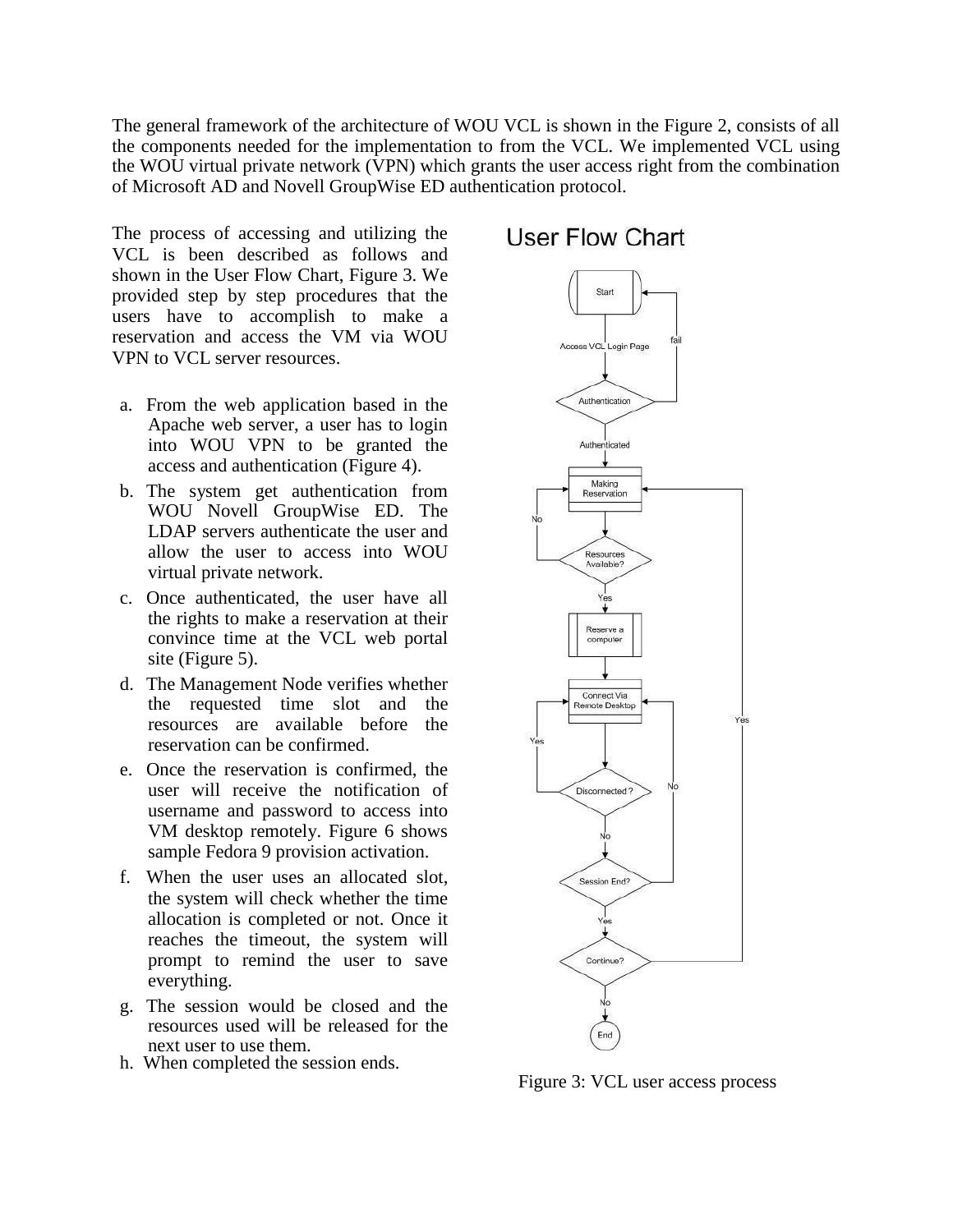| New<br>Cancel Connect<br>Import<br>Connection Entries   Certificates<br>Log | Delete<br>Moděv                                              | 11.11.<br><b>IBMX3650</b> |
|-----------------------------------------------------------------------------|--------------------------------------------------------------|---------------------------|
| <b>Connection Entry</b>                                                     | Host                                                         | Transport                 |
| <b>UM MyREN</b>                                                             | 203.80.16.186                                                | <b>IPSecAIDP</b>          |
|                                                                             | Novel GroupWise Startup<br>Connecting via C:\Users\\gwstrc2i |                           |
| $\blacktriangleleft$                                                        |                                                              |                           |
| Authenticating user                                                         | <b>VPN Client   User Authentication</b>                      | 邓                         |
|                                                                             | Password<br>u                                                |                           |



Figure 4: WOU Novell Groupwise VPN Client Figure 6: Virtual Machine Desktop – Fedora 9 User Authentication

|                             | <b>Wawasan Open University VCL</b><br>wawasan<br><b>ODEN UNIVERSITY</b><br><b>Virtual Computing Lab</b><br>the people's university |  |  |  |  |  |
|-----------------------------|------------------------------------------------------------------------------------------------------------------------------------|--|--|--|--|--|
| <b>HOME</b>                 | <b>New Reservation</b>                                                                                                             |  |  |  |  |  |
| <b>New Reservation</b>      |                                                                                                                                    |  |  |  |  |  |
| <b>Current Reservations</b> |                                                                                                                                    |  |  |  |  |  |
| <b>Block Reservations</b>   | Please select the environment you want to use from the list:                                                                       |  |  |  |  |  |
| <b>User Preferences</b>     | Windows XP (Blank)                                                                                                                 |  |  |  |  |  |
| <b>Manage Groups</b>        | Final-Centos                                                                                                                       |  |  |  |  |  |
| Manage Images               | Fedora 9<br>Ubuntu910                                                                                                              |  |  |  |  |  |
| <b>Manage Schedules</b>     | Win7 ymware                                                                                                                        |  |  |  |  |  |
| <b>Manage Computers</b>     | Windows 7 (Matlab)<br>the application?<br>Windows 7 (test)                                                                         |  |  |  |  |  |
| <b>Management Nodes</b>     | Windows XP (Blank)                                                                                                                 |  |  |  |  |  |
| <b>View Time Table</b>      | WinVista vmware<br>$\star$ At 1 $\star$ 00 $\star$ a.m. $\star$ (Eastern Time Zone)<br>WinXP vmware                                |  |  |  |  |  |
| <b>Confirm User</b>         | Duration: 1 hour                                                                                                                   |  |  |  |  |  |
| new Preload request         | Estimated load time: < 1 minute                                                                                                    |  |  |  |  |  |
| <b>Preload status</b>       | <b>Create Reservation</b>                                                                                                          |  |  |  |  |  |
| <b>Monitoring Section</b>   |                                                                                                                                    |  |  |  |  |  |
| Logout                      |                                                                                                                                    |  |  |  |  |  |

Figure 5: VCL Server Resource Reservation Web Portal Interface

We had implemented the VCL successfully on IBM x3650 blade server. We performed the initial provision and deployment with a small set of specific application software, software development kits and operating system to identify the robustness of the system to cater the IT needs of WOU SST. We used JDK LE version, Visual Web Developer 2008 Express Edition and Fedora 9. All of them are freeware and one of our targets is to make this an open source private cloud (OSPC) initiative, similar to Intel's OpenStack private cloud.

The following Table 2, shows WOU SST lab facilities at all the ROs. This is our test-bed where the VCL deployment would be used to cater the lab facilities as indicated. This would verify and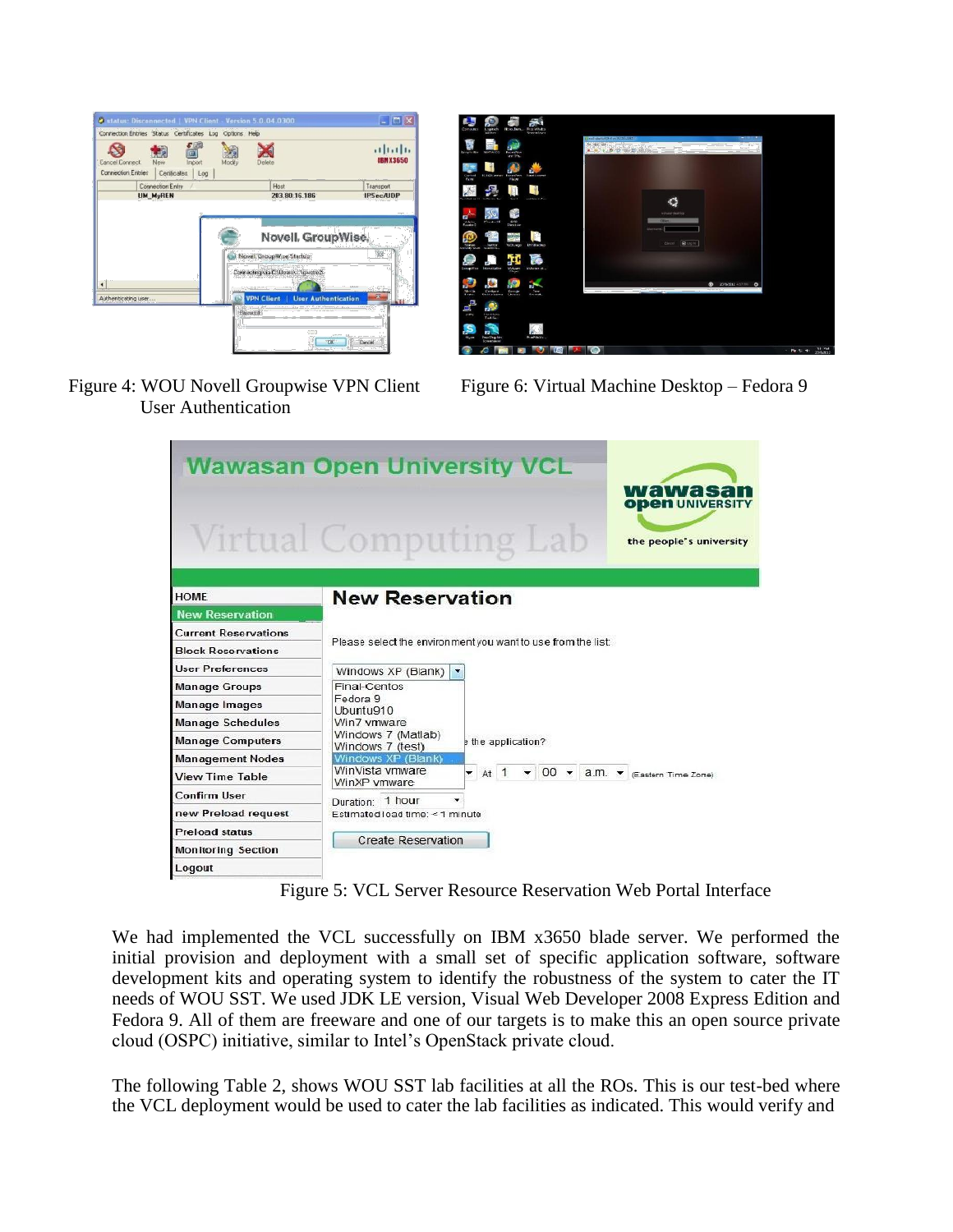endorse the achievement of our final goal in implementing VCL at WOU. These would be done in different phases that include some very high-end electronic lab software; Vissim, EMU8086- Keil MicroVision 4.0 (Philips LPC2000), MultiSim, MATLAB and pSpice in the later stage.

| <b>RO</b>                    | <b>Lab</b> location                              | No. of<br>Labs | No. of<br><b>PCs/lab</b>                                    | No. in Library                | <b>Total</b><br><b>PCs</b> |
|------------------------------|--------------------------------------------------|----------------|-------------------------------------------------------------|-------------------------------|----------------------------|
| <b>Main</b><br><b>Campus</b> | Library                                          |                |                                                             | Level 5: 10<br>Level 6: 10    | 20                         |
| Penang                       | Learning Centre:<br><b>Disted College</b>        | $\overline{4}$ | Lab 1:24<br>Lab 3:30<br>Lab 4: 30<br>Electronics<br>Lab: 15 |                               | 99                         |
| <b>Johor Baru</b>            | RO                                               | $\mathbf{1}$   | 31                                                          | Library: 8<br>Open Access: 1  | 39                         |
|                              | Learning Centre:<br>Southern College             | $\overline{3}$ | Lab 115A: 30<br>Lab 115B: 26<br>Lab 115C: 40                |                               | 96                         |
| <b>Kuching</b>               | <b>RO</b>                                        |                |                                                             | Open Access: 5                | 5                          |
|                              | Learning Centre:<br><b>Institut Latihan FTMS</b> | $\mathbf{1}$   | 24                                                          |                               | 24                         |
| <b>Kuala</b><br>Lumpur       | RO                                               | 3              | Lab 1:33<br>Lab 2:33<br>Lab 3:33                            | Library: 10<br>Open Access: 4 | 109                        |
| Ipoh                         | <b>RO</b>                                        | $\mathbf{1}$   | $30 + 1$ tutor                                              | Library: 10<br>Open Access: 1 |                            |
| <b>Kota Baru</b>             | <b>RO</b>                                        | $\mathbf{1}$   | $30 + 1$ tutor                                              | 10                            | 40                         |

Table 2: School of Science & Technology Computing Laboratory Facilities at ROs

#### **Conclusion**

We completed the deployment of some of the application software on a transitory basis only for this July 2012 semester. We realized the potential of using the VCL. The actual VCL deployment test would be conducted in January 2013 semester with real time provisioning and deployment on selected lab sessions of some of WOU SST courses as outlined in the test-bed scenario earlier at all ROs.

As the conclusion, we would like to highlight that the capacity of the VCL are numerous which can enhance the ODL delivery mechanism. It benefits the different stake holders in an ODL community. In long term, it is a worthy option to explore and expand the VCL for ODL usage.

**Acknowledgement**: This project is funded by the Institute of Research and Innovation (IRI) Research Grant of Wawasan Open University (WOU), Malaysia.